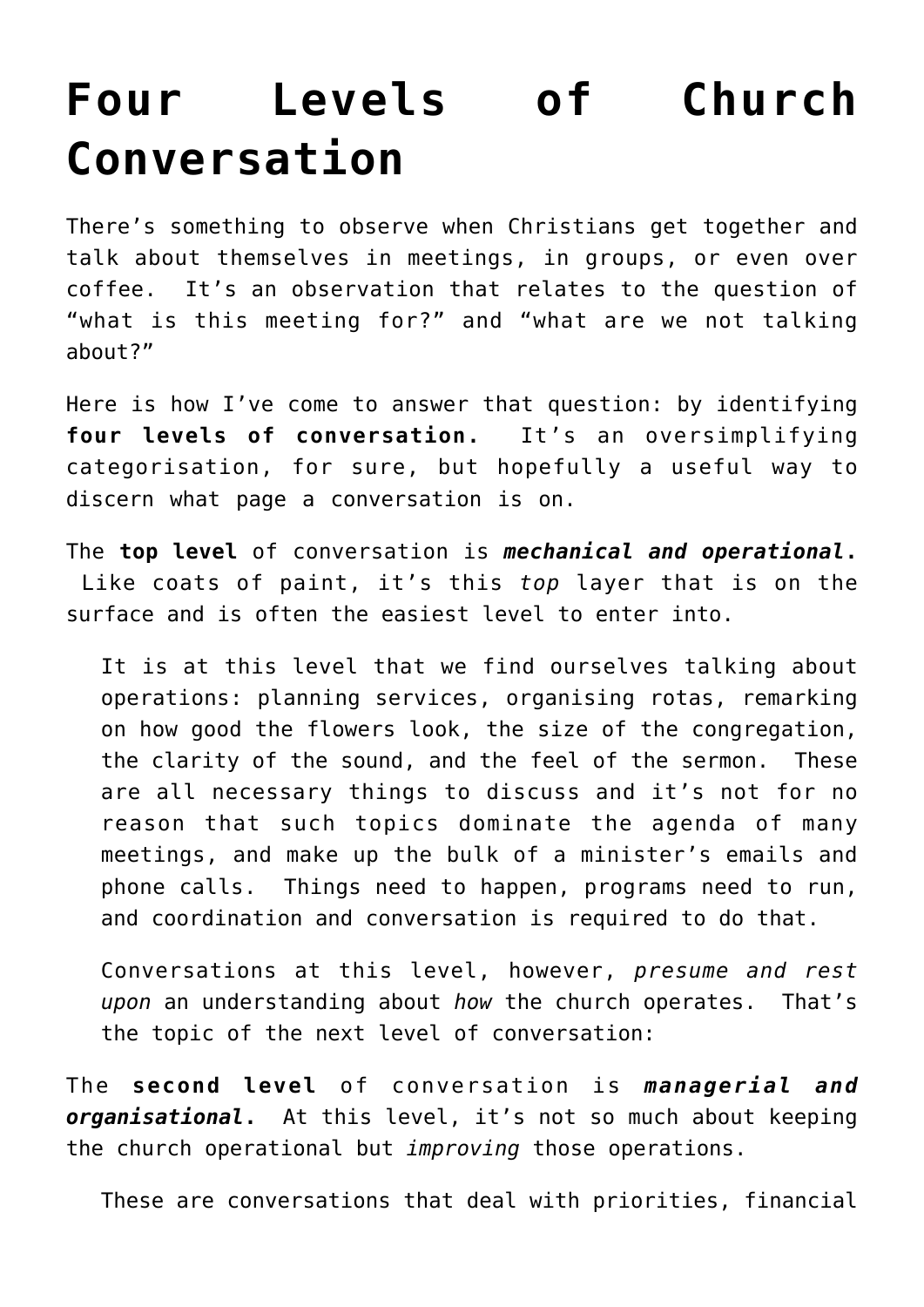allocations and budgets, improving efficiencies, and responding to hiccups and crises. A good engagement at this level keeps things running smoothly. Most complaints and criticism are also at this level because they usually relate to how things could supposedly be done better. Boards and oversight committees often spend time talking at this level.

These sorts of conversations *inform and found* how we talk about the operations of the church (the previous level), and *presumes* the church's mission and purpose:

## The **third level** of conversation is *missional and cultural***.**

This is where questions of identity, purpose, and values are considered. It's a level of conversation that is both *reflective* and *strategic.* 

It is reflective, in that it involves questions about ourselves: *Who are we? Where are we going? What are we for? What's really important? What are we struggling with? What is good about us that needs to be affirmed? What is wrong that needs to be addressed? Where are we clinging to idols that we should put away? What gifts are we ignoring that we should cling to? What is our culture? Where are our blind stops? What makes us tick?*

It is strategic, in that it involves questions about mission and calling: *What is God doing in with and around us? Where is he leading us? What is his heart for the people and place in which we find ourselves? What is the culture in which we find ourselves, and how do we bear witness to the gospel in the midst of it?* It is in this sort of conversation that vision and purpose are tussled through and articulated.

Conversations at this level can be quite rare. Such engagements are usually motivated by passion or crisis, or both! Where the context is marked by stability, or even stagnancy, these topics are rarely broached; the presumed answers suffice for the sake of management and operation.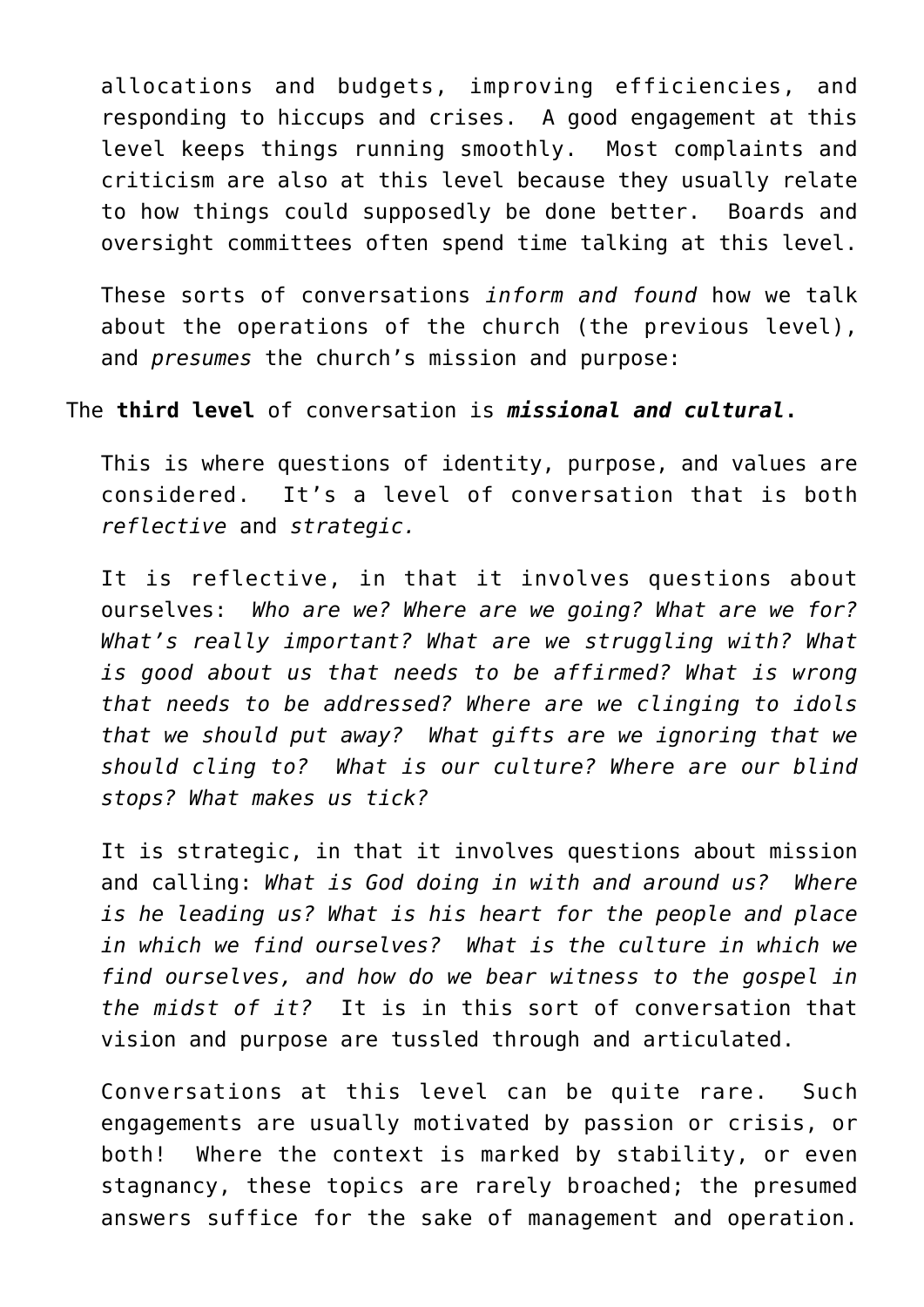This is understandable; for conversation at this level to happen well, there needs to be a willingness to embrace the *challenge* that these sorts of questions generate, and that often requires facing fears and insecurities and daring to dream and be imaginative.

Conversations at this level *inform and shape* how we talk about the management and organisation of the church (the previous level), and *presumes* a theological and doxological basis:

The **base level** of conversation is *theological and doxological* and deals with spiritual foundations.

These conversations can sometimes feel a bit academic or esoteric. This does not necessarily mean that they are not delightful, dynamic, and life-giving. The main contributor to my own theological formation was coffee with fellow students! I have wrestled with fellow colleagues about things like Neo-Calvinism (when it was a new thing) and New Perspectives (which still is). There might be no clear application for such discussions, but they do shape the foundations upon which all other conversations rest. *What do we believe? And why?*

Of course, "theological" doesn't just mean cerebral things. Theology cannot be divorced from doxology. The conversations at this level are also intensely spiritual. I have had delightful conversations with deeply contemplative folk who make use of art, symbolism, metaphor, and even silence. Shared spiritual disciplines are located here. It is at this level that our conversations come close to the heart of worship.

Again, these sorts of conversations can be few and far between, even in a church setting. There is often an intense sense of privacy and vulnerability that prevents the dialogue. We often tend to mitigate this by relegating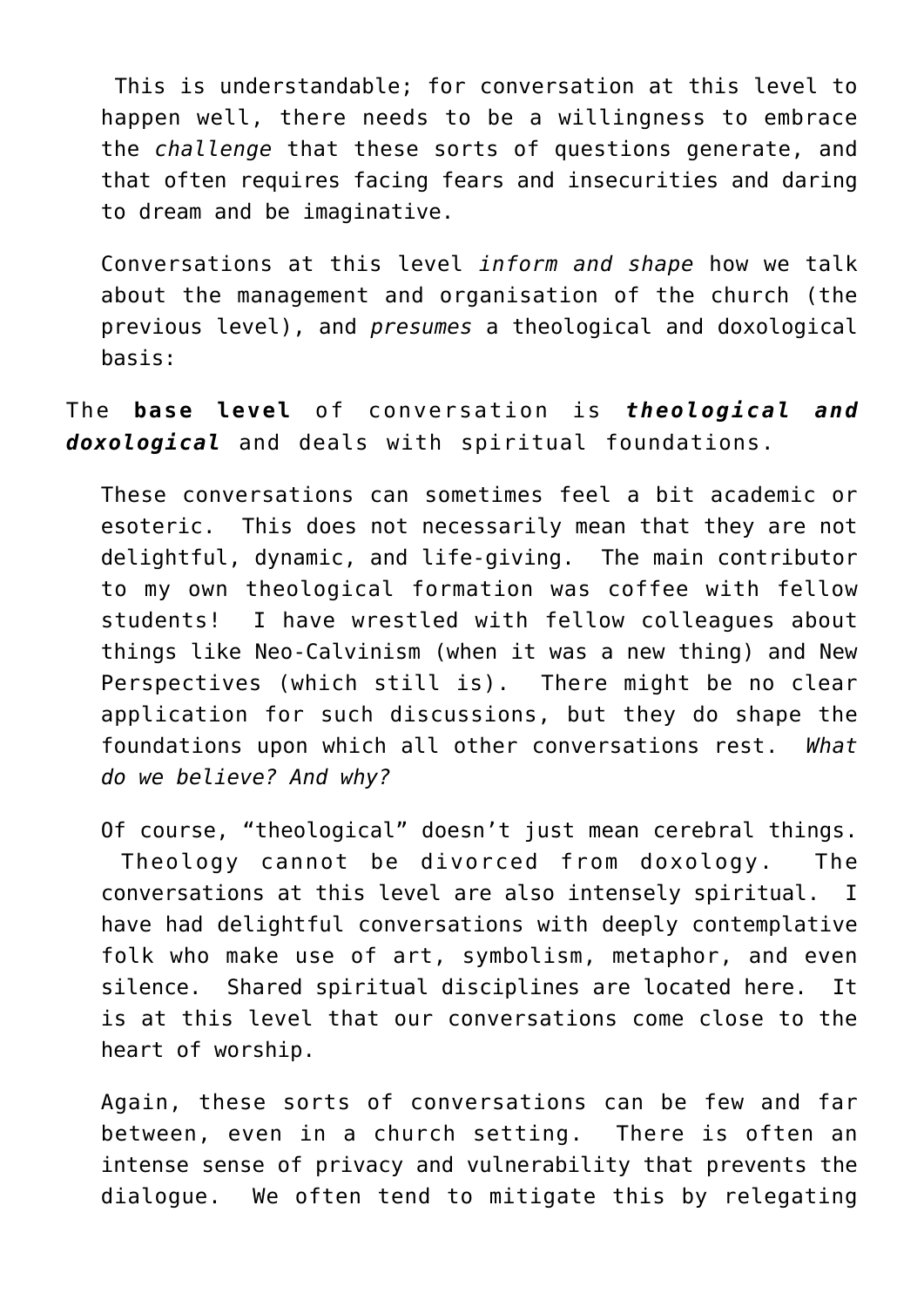these sorts of topics to a didactic sermon or by speaking in abstractions so that awkward conclusions can be avoided. Yet this sort of engagement is the stuff of life, it is where we discover a common root for our passions, a base level unity that founds a true and open community, irrespective of disagreements at the other levels.

Diagrammatically, it looks like this:



It is a simplification, but it does help as we ponder how we ourselves engage in dialogue about the church.

I suspect that every one of us is more comfortable engaging at one level more than another. And sometimes we try and do things at the wrong place. This is the situation where a conversation about hymn selection is not about the operation of the music ministry, but actually a commentary with regards to priorities, purpose, and base values; the issue is rarely the issue! This can help discern where the conversation needs to go.